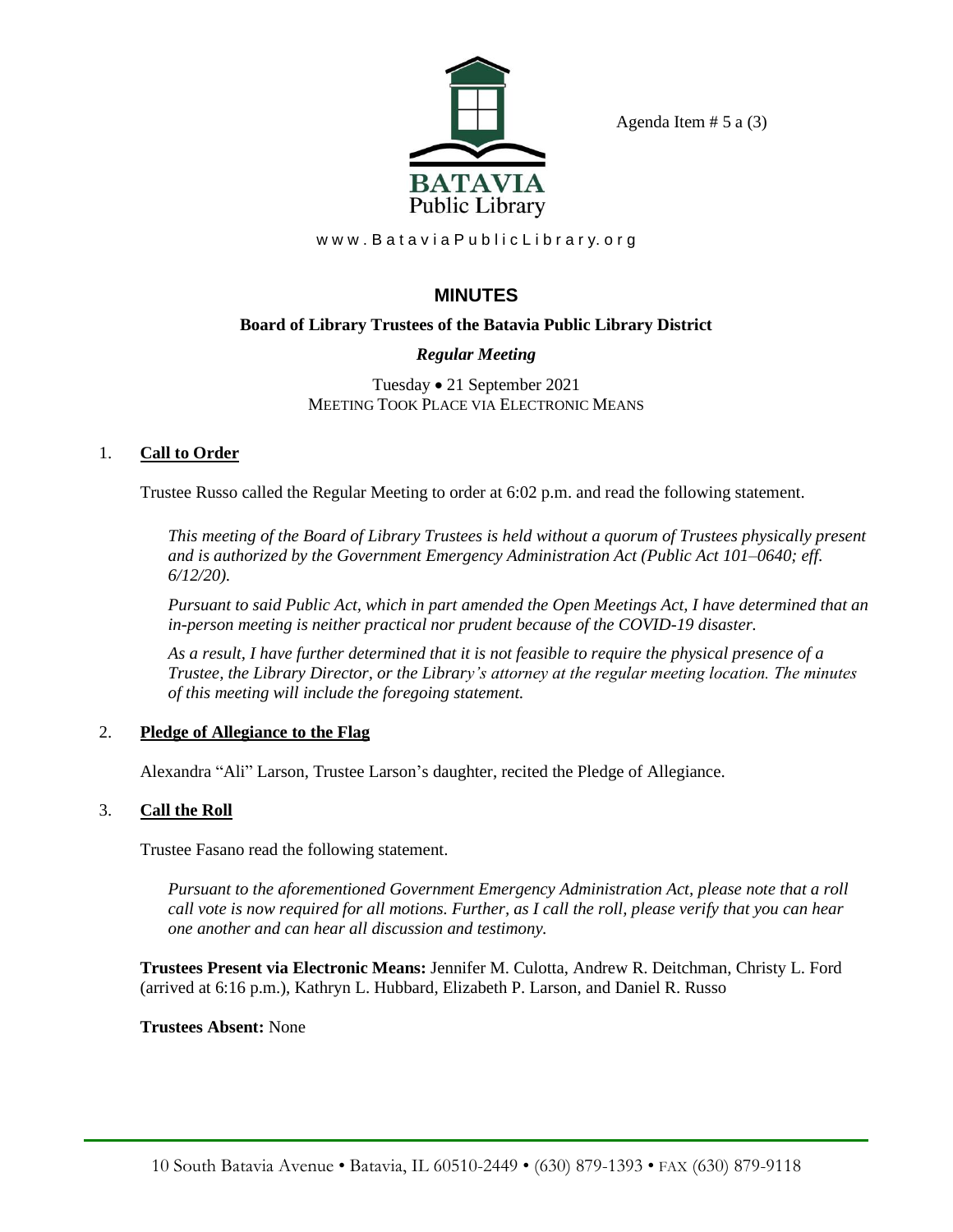**Staff Members Present (or Registered) via Electronic Means:** Director George H. Scheetz, Stephanie A. DeYoung, Michele M. Domel, Kerry K. Halter, H. Joseph McKane, Kathy A. Moecher, Lisa M. Moore, Stacey L. Peterson, and Joanne C. Zillman

#### **Visitors Present via Electronic Means:** None

#### 4. **Comments from the Audience**

There were no comments from the audience.

#### 5. **Approve the Consent Agenda**

Trustee Russo read the consent agenda.

Trustee Russo asked whether there were any changes to the consent agenda.

At the request of Director Scheetz, the minutes for 5 August 2021 and 17 August 2021 were deferred to a future meeting.

Motion by Trustee Larson to approve the consent agenda, as amended, to include the following items:—

#### a. **Minutes**

- (1) Committee of the Whole Meeting, 5 August 2021 DEFERRED
- (2) Regular Meeting, Tuesday, 17 August 2021 DEFERRED
- (3) Special Meeting, Tuesday, 24 August 2021 [Retreat]

#### b. **Expenditures**

(1) Expenditures ("Cash Disbursement Detail Report"): August 2021, including General Fund Checks (2995–3068) in the amount of \$62,208.54, Online Debit Charges in the amount of \$57,847.26, and Payroll Checks & Taxes in the amount of \$161,628.44, for a grand total of \$281,684.24 in expenditures.

#### c. **Other Action Items**

- (1) A Lease for the Operation of a Café at the Batavia Public Library (Flyleaf Bakery Café LLC) (Standing Committee on Policy / Committee of the Whole)
- (2) Roof Repair (NIR Roof Care Inc.) (Standing Committee on Facilities / Committee of the Whole)
- (3) Telecommunications & Information Technology: New Telephone System (Telcom Innovations Group LLC) (Standing Committee on Facilities / Committee of the Whole)
- (4) Telecommunications & Information Technology: Upgrade Network Switches (Webit Services Inc.) (Standing Committee on Facilities / Committee of the Whole)
- (5) Architectural Services (Sheehan Nagle Hartray Architects Ltd.) (Standing Committee on Facilities / Committee of the Whole)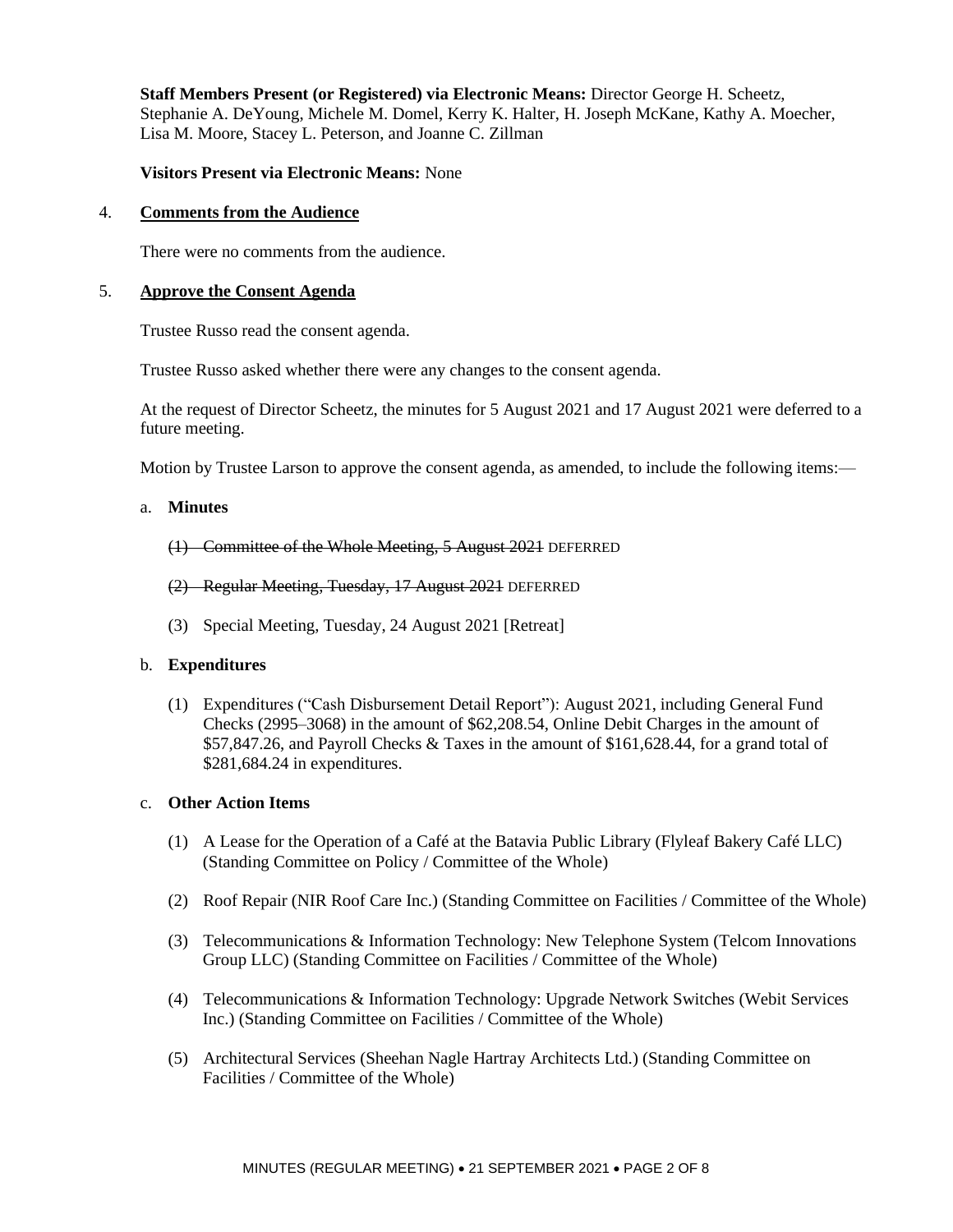(6) Construction Management Services (Frederick Quinn Corporation / FQC Construction Management) (Standing Committee on Facilities)

Seconded by Trustee Hubbard. Roll Call: Trustee Culotta, aye; Trustee Deitchman, aye; Trustee Fasano, aye; Trustee Hubbard, aye; Trustee Larson, aye; Trustee Russo, aye. The motion carried, 6–0, with one member absent.

For the next Committee of the Whole meeting, Trustee Culotta requested an inventory of minutes that are not yet approved.

#### 6. **Approve the Agenda**

Trustee Russo asked whether there were any changes to the agenda.

Motion by Trustee Culotta to approve the agenda, as presented. Seconded by Trustee Fasano. Roll Call: Trustee Culotta, aye; Trustee Deitchman, aye; Trustee Fasano, aye; Trustee Hubbard, aye; Trustee Larson, aye; Trustee Russo, aye. The motion carried, 6–0, with one member absent.

#### 7. **Financial Reports:** August 2021

- 2020–2021 Working Budget through 30 June 2021
- 2021–2022 Working Budget
- $2021-2022$  Cash & Investments

H. Joseph McKane, the Library's Finance Specialist, explained the purpose (and presented an overview) of the two different Working Budget reports.

McKane asked whether there were any questions regarding the financial reports, which were included in the Board packet. There were none.

### 8. **President's Report**

• **Retreat for Trustee Orientation, Education, and Planning** (24 August 2021): Trustee Russo expressed the Trustees' appreciation to the Director and Leadership Team for their great work in planning and preparing for the retreat. Everyone's positive spirit was evident in the presentations.

Trustee Russo encouraged Trustees to complete the post-retreat survey, which was distributed via email, and expressed his appreciation for their input.

- **Recognition as a Library Leader:** Trustee Russo congratulated Jo Ann Smith for receiving "Recognition as a Library Leader."
- **Friends of the Batavia Public Library:** Trustee Russo congratulated Nick Caltagirone for his election as the new president of the Friends Board.
- **Banned Books Week:** Trustee Russo acknowledged the Library's celebration of the Freedom to Read by its participation in Banned Books Week (September 26–October 2), which is sponsored each year by the American Library Association (ALA) Office for Intellectual Freedom. The 2021 theme is "Books Unite Us. Censorship Divides Us." He observed that the Library never fails to have an interesting display of books each year in honor of Banned Books Week.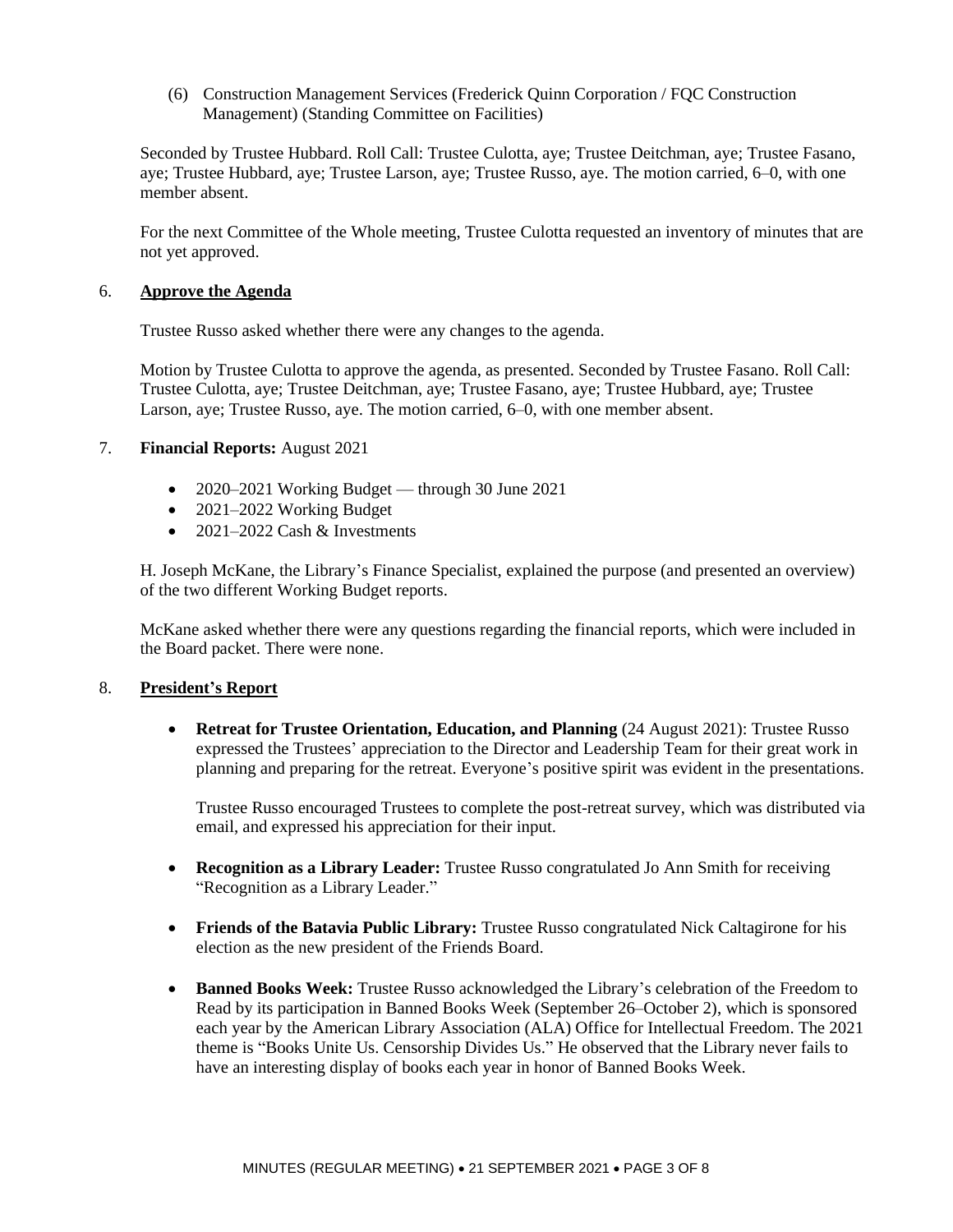### 9. **Good News / Comments from the Board**

Trustee Ford arrived at 6:16 p.m.

**Annual Coat Drive:** Trustee Larson reported that the Library is once again a collection point for the Batavia Mothers' Club Foundations' Annual Coat Drive.

**Reception for Library Leader** (19 September 2021): Trustee Culotta gave kudos to Director Scheetz and the team that organized the reception for Jo Ann Smith, who received Recognition as a Library Leader.

Trustee Larson praised the beautiful calligraphy in the Book of Library Leaders. Director Scheetz noted that a staff member's mother was responsible for the calligraphy.

#### 10. **Correspondence and Communications**

There were no additional items of correspondence and communications.

#### 11. **Director's and Librarians' Reports:** July 2021

Director Scheetz noted that written reports were included in the Board packet. At the Board's request, there were no oral reports at the meeting.

Director Scheetz called the Trustees' attention to the article (in the Director's Report) on "The Barry H. Thorpe / Batavia Public Library Collection of Phonograph Records." He expressed his pride in the Library's role in preserving and enabling the digitization of some 48,000 phonograph records—a treasure trove of music and cultural heritage—which otherwise would have been lost.

Trustee Russo recognized the Library's timely programs for teens (from the Librarians' Reports), which are focused on college, including but not limited to the testing, applications, cost, and financial aid.

#### 12. **Annual Goal Plan for the Library Director for July 2021–June 2022** (Standing Committee on Policy)

Trustee Russo stated that the purpose of this agenda was to approve an Annual Goal Plan for the Library Director for July 2021–June 2022.

Trustee Russo, as chair of the Standing Committee on Policy, presented an overview of the Annual Goal Plan. In summary:—

### Competency A. **Communications**

### Goal A-1. **Standards for Illinois Public Libraries**

*Address perceived gaps in Batavia's progress in meeting each standard for Illinois public libraries and ensure that policy statements are available to Trustees, employees, and the community at large, as appropriate.*

Objective (a) REVIEW OF STANDARDS

*Address perceived gaps in Batavia's progress in meeting each standard for Illinois public libraries.*

Objective (b) ACCESSIBILITY OF POLICY STATEMENT

*Ensure that policy statements are available to Trustees, employees, and the community at large, as appropriate*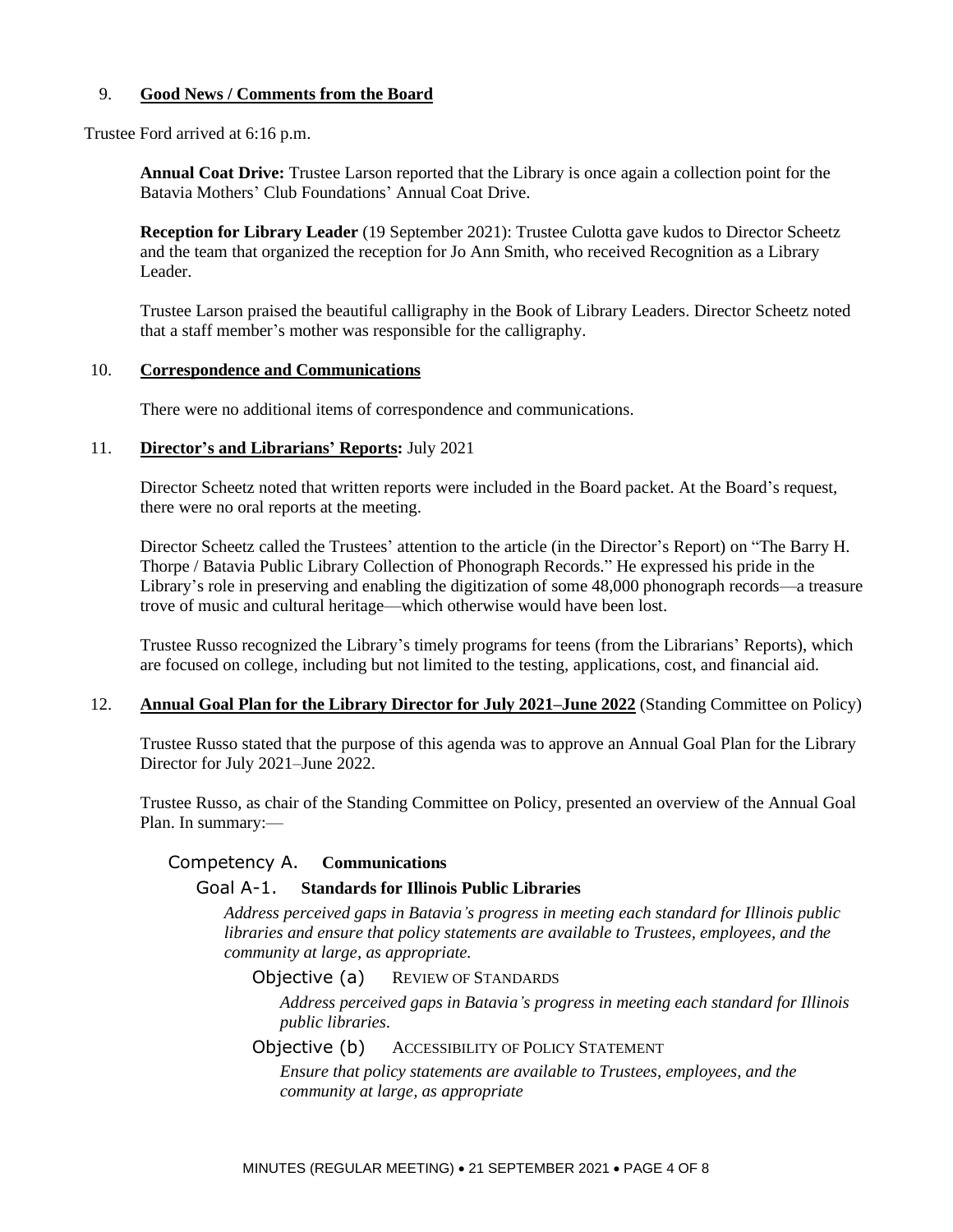### **Change Management and Innovation**

Goal B-1. **Succession Issues** *Create a succession plan for key positions in the Library's personnel complement.*

## Competency B. **Leads through Influence**

[NO GOALS IN 2021–2022]

### Competency C. **Team Leadership and Development**

Goal D-1. **Visibility**

*Verify the Library Director's visibility among all employees.*

Competency D. **Plans and Acts Strategically**

[NO GOALS IN 2021–2022]

### Competency E. **Executes for Results**

[NO GOALS IN 2021–2022]

Discussion followed.

The consensus of the Board supported the Annual Goal Plan, as presented.

Motion by Trustee Culotta to approve the Annual Goal Plan for the Library Director for July 2021–June 2022, as presented. Seconded by Trustee Hubbard. Roll Call: Trustee Culotta, aye; Trustee Deitchman, aye; Trustee Fasano, aye; Trustee Ford, aye; Trustee Hubbard, aye; Trustee Larson, aye; Trustee Russo, aye. The motion carried, 7–0.

13. **Concrete Repair Consulting Services** (Building Technology Consultants Inc.; Proposal No. 21–P870) (Standing Committee on Facilities)

Trustee Russo stated that the purpose of this agenda was to approve a proposal from Building Technology Consultants Inc. for "Concrete Repair Consulting Services" (Proposal No. 21–P870).

Director Scheetz noted that the basis for the proposed project is the "Capital Asset Study" (adopted 19 March 2019) and the Annual Schedule of Capital Projects, which is derived from the Capital Asset Study. Further, the project is related to Speak Up! Recommendation 3–2, "Maintain the community's investment in the Library building and site by systematically planning to address long-term maintenance needs."

Trustee Deitchman, as chair of the Standing Committee on Facilities, presented an overview of project's scope, which involves identifying the following elements in need of repair.

- Performing concrete patch repairs at stairs as necessary.
- Replacing concrete sidewalk sections as necessary.
- Replacing deteriorated curb sections in conjunction with other concrete work.
- Injecting cracks in concrete retaining walls with a hydrophobic chemical grout.
- Replacing site lighting fixtures and other miscellaneous site elements [such as bike racks] as they reach the end of their useful life.

Trustee Deitchman confirmed the need for such a project and reported that he personally walked the grounds and reviewed the existing concrete elements. Discussion followed.

The consensus of the Board supported the proposal from Building Technology Consultants Inc.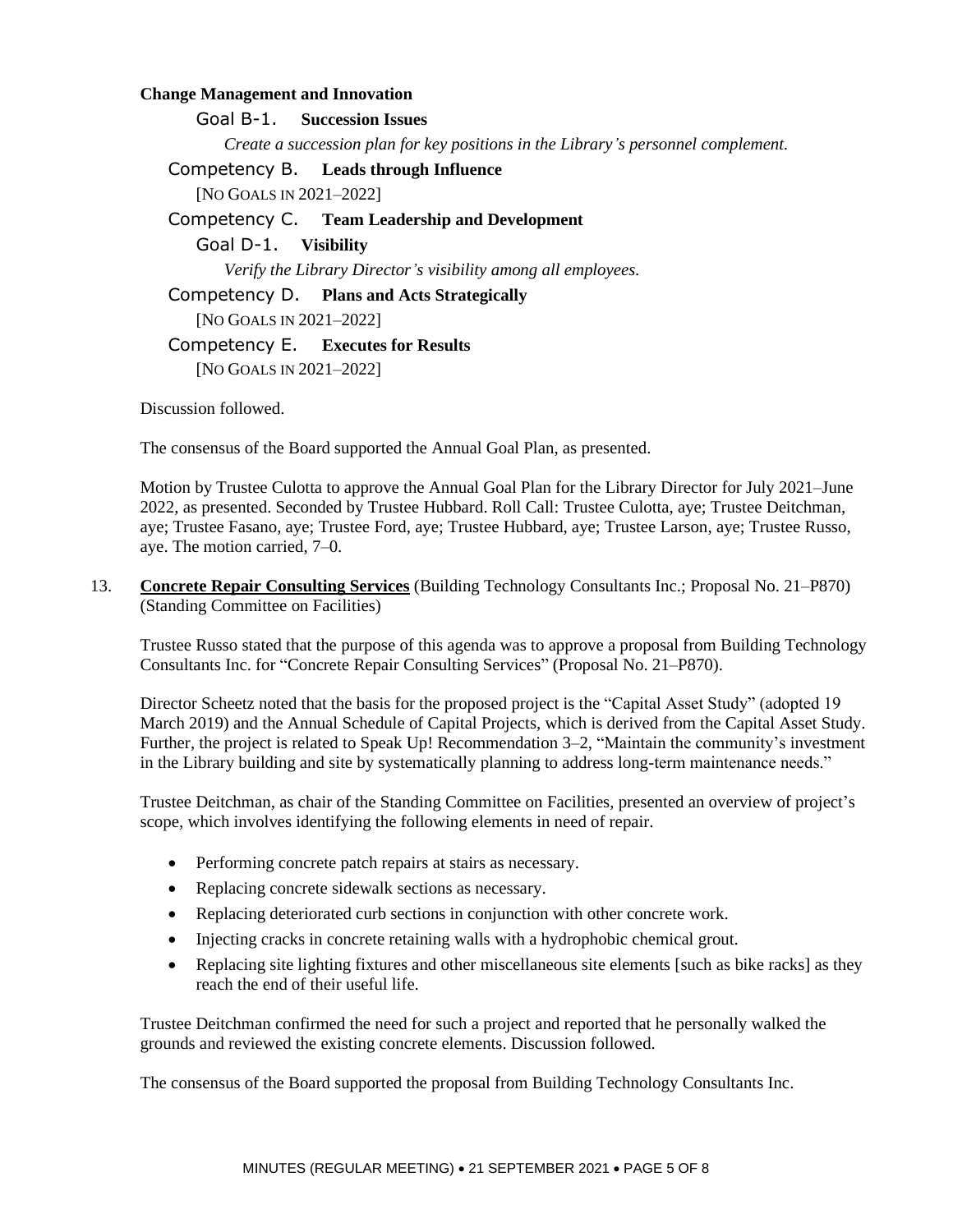As a side note, Trustee Deitchman mentioned (for further consideration in relation to the Kane County Bike-Share System) the availability of solar-powered racks for electric bicycles.

Motion by Trustee Deitchman to approve a proposal for "Concrete Repair Consulting Services" (Proposal No. 21–P870) from Building Technology Consultants Inc., of Arlington Heights, Illinois, in the amount of \$9,500 (on a lump sum basis) for design and bidding assistance, and an estimated \$10,000 for construction phase services, plus reimbursable expenses, as presented. Seconded by Trustee Fasano. Roll Call: Trustee Culotta, aye; Trustee Deitchman, aye; Trustee Fasano, aye; Trustee Ford, aye; Trustee Hubbard, aye; Trustee Larson, aye; Trustee Russo, aye. The motion carried, 7–0.

14. **Telephone System Consulting Services, Phase 2: Implementation & Project Management Services** (ClientFirst Consulting Group LLC) (Standing Committee on Facilities)

Trustee Russo stated that the purpose of this agenda item was to approve a proposal for "Telephone System Consulting Services, Phase 2: Implementation & Project Management Services" from ClientFirst Technology Consulting / ClientFirst Consulting Group LLC.

Director Scheetz stated that the Board of Library Trustees approved a proposal in November 2020 for Phase 1 services from ClientFirst Technology Consulting for a New Telephone System and (at that time) deferred consideration of Phase 2 services.

The proposal for Phase 2 services from Thomas Weiman, practice leader / project manager, ClientFirst Technology Consulting, provides the high level of knowledge, experience, and professional acumen required to allow the Library to complete its New Telephone System project in an efficient, cost-effective, and timely manner. Discussion followed.

In response to a question from Trustee Fasano, discussion followed on the project schedule.

The consensus of the Board supported the proposal for Phase 2 services from ClientFirst Consulting Group LLC.

Motion by Trustee Deitchman to approve a proposal for "Telephone System Consulting Services, Phase 2: Implementation & Project Management Services" from ClientFirst Technology Consulting / ClientFirst Consulting Group LLC, of Schaumburg, Illinois, in an amount not to exceed \$18,915.00, as presented. Seconded by Trustee Larson. Roll Call: Trustee Culotta, aye; Trustee Deitchman, aye; Trustee Fasano, aye; Trustee Ford, aye; Trustee Hubbard, aye; Trustee Larson, aye; Trustee Russo, aye. The motion carried, 7–0.

### 15. **Future Agenda Items**

Director Scheetz noted that an updated list of future agenda items was include in the Board packet.

### 16. *Next Meetings or Events*

- *a. Library Card Sign-Up Month, September 2021 — launched in 1987 as a national campaign: "every child should obtain a library card"*
- *b. Reception for Library Leader, Sunday 19 September 2021, 2:00 p.m., Founders Room*
- *c. Banned Books Week: Celebrating the Freedom to Read (40th Annual Observance, 1982–2021), Sunday–Saturday, 26 September–2 October 2021 — 2021 Theme: Books Unite Us. Censorship Divides Us.*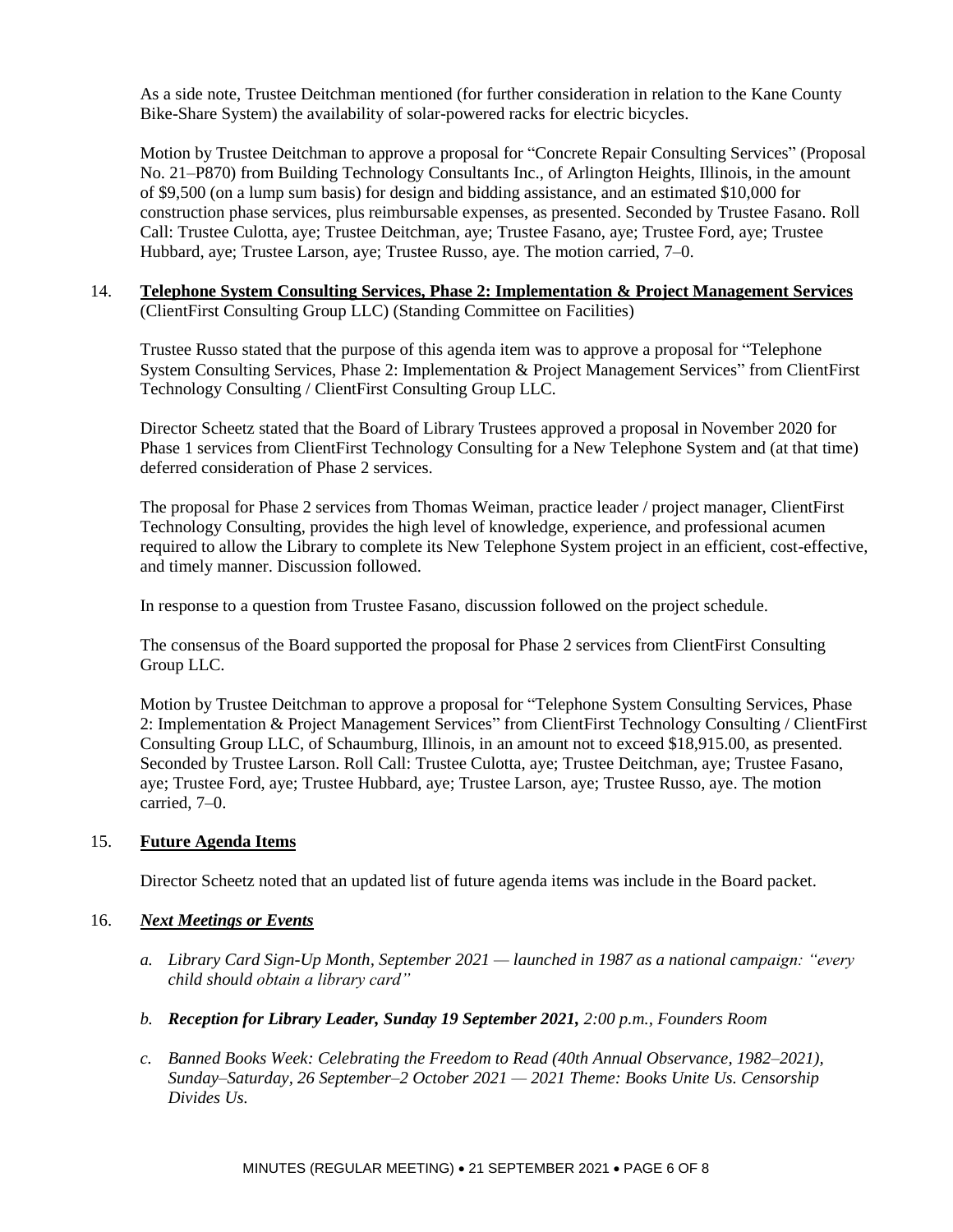- *d. 155th Anniversary of Library Service in Batavia (October 1866–2021), October 2021*
- *e. TeenTober (formerly Teen Read Week™ in October and Teen Tech Week in March), October 2021 launched in 2019 to celebrate teens and teen services in libraries*
- *f. Board of Library Trustees (Committee of the Whole Meeting), Thursday, 7 October 2021, 6:00 p.m., Meeting Will Take Place via Electronic Means*
- *g. Columbus Day (Observed) (2nd Monday in October), Monday, 11 October 2021, Library Open [F]*
- *h. ILA Annual Conference (Virtual Conference), Tuesday–Thursday, 12–14 October 2021*
- *i. Board of Library Trustees (Regular Meeting), Tuesday, 19 October 2021, 6:00 p.m., Meeting Will Take Place via Electronic Means*
- *j. Board of Library Trustees (Committee of the Whole Meeting), Thursday, 4 November 2021, 6:00 p.m., Meeting Will Take Place via Electronic Means*
- *k. Daylight Saving Time Ends (Standard Time Resumes) at 2:00 a.m. (1st Sunday in November), Sunday, 7 November 2021*
- *l. International Games Week, Sunday–Saturday, 7–13 November 2021 — launched in 2008 to focus on the social and recreational side of gaming*
- *m. Fall Children's Book Week (since 2019), Monday–Sunday, 8–14 November 2021 — "A great nation is a reading nation."—Melcher — 2021 Theme: Reading Is a Superpower [Note: In a story fraught with irony, the original Children's Book Week was moved from November to May in 2008.]*
- *n. Veterans Day, Thursday, 11 November 2021, Library Open [F]*
- *o. Board of Library Trustees (Regular Meeting), Tuesday, 16 November 2021, 6:00 p.m., Meeting Will Take Place via Electronic Means*
- *p. Thanksgiving Eve, Wednesday, 24 November 2021, Library Closed at 5:00 p.m.*
- *q. Thanksgiving (4th Thursday in November), Thursday, 25 November 2021, Library Closed [F]*
- *r. Day after Thanksgiving, Friday, 26 November 2021, Library Open*
- *s. Board of Library Trustees (Committee of the Whole Meeting), Thursday, 9 December 2021, 6:00 p.m., Meeting Will Take Place via Electronic Means*
- *t. Board of Library Trustees (Regular Meeting), Tuesday, 21 December 2021, 6:00 p.m., Meeting Will Take Place via Electronic Means*
- *u. Christmas Eve (Observed), Thursday, 23 December 2021, Library Open*
- *v. Christmas (Observed) | Christmas Eve, Friday, 24 December 2021, Library Closed*